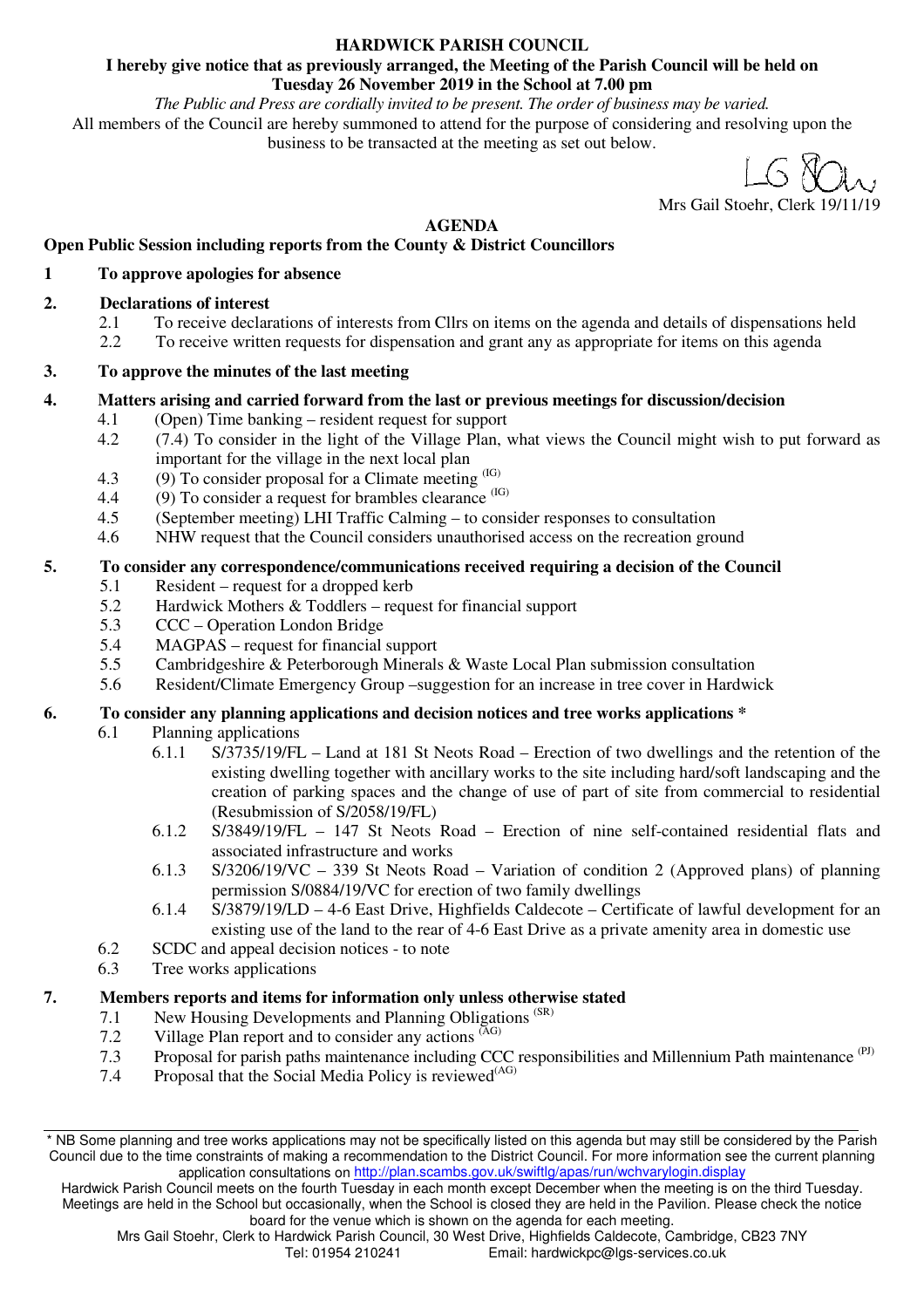7.5 Hardwick Community Centre Working Group - Proposal that the Parish Council approves the terms and conditions of appointment and fees of AMA as architects for the new Community Centre and payment of the first invoice  $(S<sub>R</sub>)$ 

## **8. Finance, risk assessment and procedural matters**

- 8.1 To consider any quotes for urgent work required because of risk and the Clerk's use of delegated powers
- 8.2 To receive play areas and skate park inspection reports and consider if any work is required
- 8.3 To receive the financial report and approve the payment of bills
- 8.4 To set the date of the January budget meeting

### **9. Closure of meeting and items for the next agenda**

Hardwick Parish Council meets on the fourth Tuesday in each month except December when the meeting is on the third Tuesday. Meetings are held in the School but occasionally, when the School is closed they are held in the Pavilion. Please check the notice board for the venue which is shown on the agenda for each meeting.

<sup>\*</sup> NB Some planning and tree works applications may not be specifically listed on this agenda but may still be considered by the Parish Council due to the time constraints of making a recommendation to the District Council. For more information see the current planning application consultations on http://plan.scambs.gov.uk/swiftlg/apas/run/wchvarylogin.display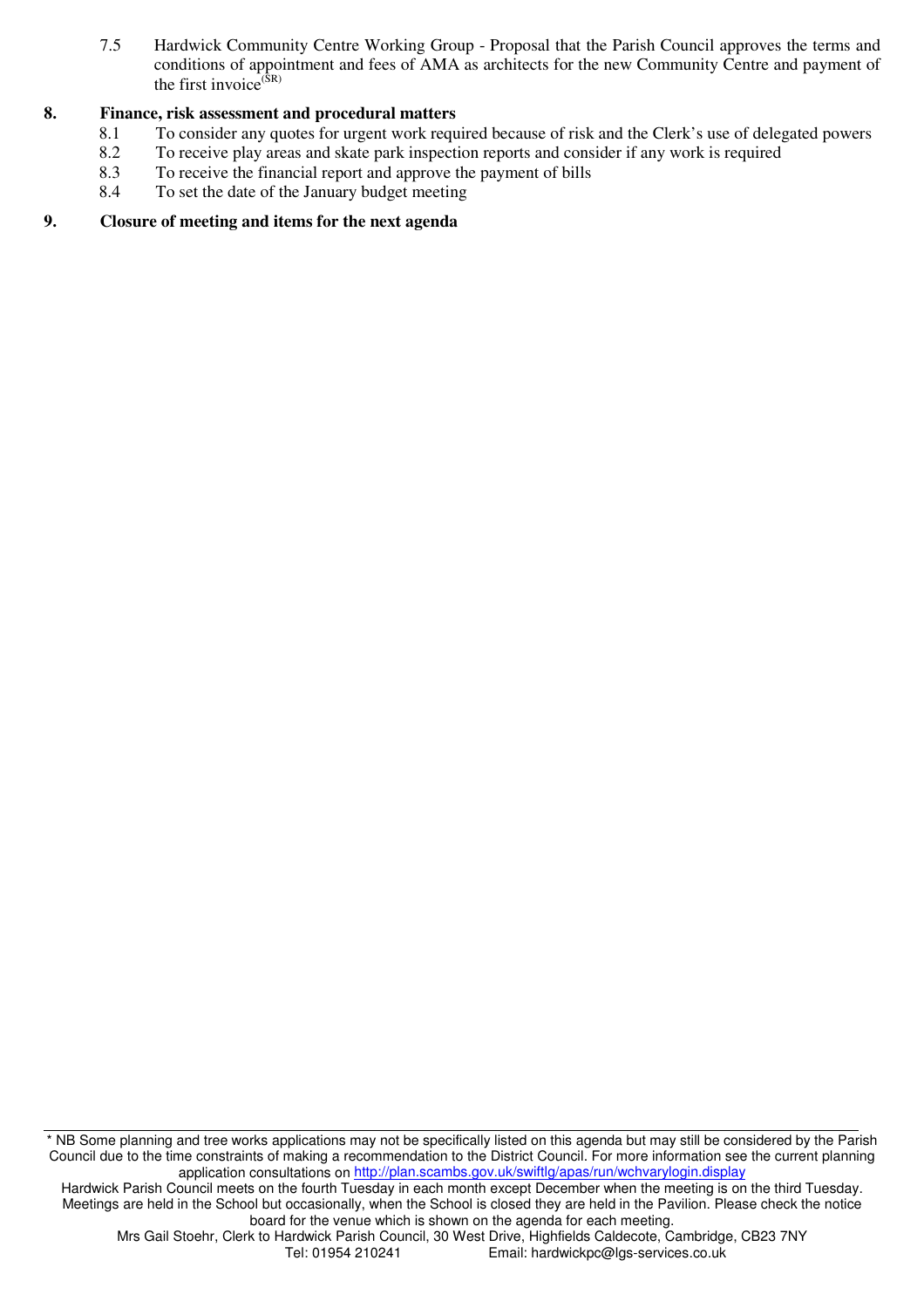# **Open Public Session including reports from the County & District Councillors**

- 1. Apologies for absence to be reported at the meeting.
- 2. Declarations of interests members should declare their interests state why they have an interest, the type of interest held and if they have a dispensation state this and the extent of their dispensation i.e. to either speak or speak and vote. If members have a pecuniary interest, having declared an interest they must not take part in the agenda item unless they have been granted a dispensation to do so.
- 3. To approve the minutes of the last meeting on 22 October 2019 (attached)
- 4. Matters arising and carried forward from the last or a previous meeting for discussion/decision
- 4.1 (Open) Time banking resident request for support

"The Caldecote, Hardwick & Dry Drayton Community Car Scheme, of which I am treasurer, is proposing to extend its scope to introduce a timebank serving the three villages and for which, we are submitting an application for funding from Cambridgeshire County Council's Innovate & Cultivate fund.

A timebank provides a framework that allows people to connect and share their skills with someone in need and also to receive something in return. No money changes hands, the currency is time and everyone's time has the same value – an hour for an hour, irrespective of whatever skill or service they exchange.

When new members join, they are invited to list what help they can offer, and the help they would like to receive; for example, shopping, help with form filling, help with phone calls, woodwork, knitting, DIY, cutting grass and helping with pets. They are then put in touch with others who need their skills, or can help them.

The Cambourne Timebank was set up in 2012 and now has nearly 130 members. Last year they exchanged over 1,250 hours of time. Gardening make-overs and visiting older residents were just two of many activities whereby their members helped each other.

Two new Timebanks were recently set up in Sawston and Melbourn and are already successfully making connections and arranging exchanges of time.

We are hoping to establish a Timebank covering Caldecote, Hardwick, and Dry Drayton (a.k.a. CHaDD) in 2020 and we are in the process of applying for a grant to help us cover the initial setup costs and the first two years of operation, during which time, we plan on becoming financially sustainable by holding a variety of fund raising events, seeking donations and submitting further grant applications to various funding bodies.

Today, we received some informal feedback on our draft grant application suggesting that we would have a stronger case if we could demonstrate that bodies such as the local Parish Councils are supportive of both our current Community Car Scheme and our future plans to introduce a community timebank.

Because of the very short period of time remaining before the application has to be submitted on 1<sup>st</sup> November, I appreciate that it is unlikely that you are going to be able to respond with any form of firm commitment such as a letter or e-mail saying that you may offer support in kind, such as free venues for meetings, that could be referenced in the grant application) or that you are willing to make a commitment of a small amount of regular future funding to cover some of our annual core costs.

However, any form of letter of support from the Parish Council would hopefully go some way towards strengthening our application and would be greatly appreciated.

The following paragraphs provide more detail about our proposal to give you a bit of background.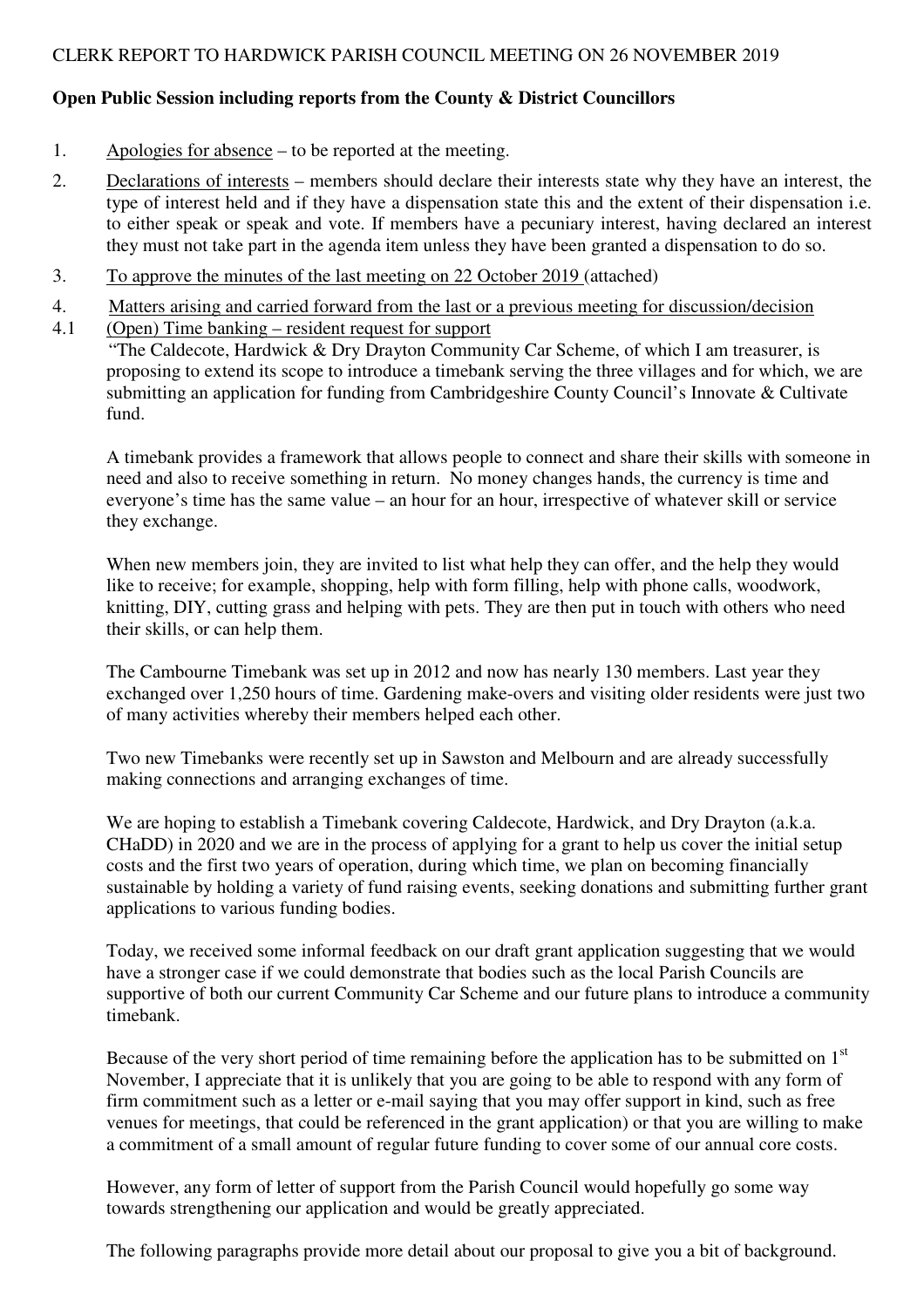The Caldecote, Hardwick & Dry Drayton Community Car Scheme's primary objective is to provide community support activities such as transport (and hopefully soon timebanking) on a 'not for profit' basis to support the health and wellbeing of people of all ages, genders and ethnicities in our catchment area that meet the Scheme's and Local Authority eligibility criteria.

This currently involves providing transport to hospitals such as Addenbrookes, Hinchingbrooke and Ely; trips to local surgeries such as Comberton, Bourn, Cambourne and Eversden. We also cover visits to Social Services, dentists and opticians in a variety of locations in the surrounding areas. Socially we provide such things as regular/emergency shopping trips, hospital and residential home visiting. We also, where able, cover other specialised needs. In some instances the driver can also provide practical support to passengers such as elderly people with a walker/wheelchair or emotional support by sitting in with people in a medical consultation.

Our aspiration is to extend the scope of our organisation so that we can increase the range of support services available to people in need in our community, to increase the number and demographics of the residents that we support and to draw more people into engaging in community support activities both as 'givers' and 'users'.

Our car scheme covers three villages in South Cambridgeshire with a combined population of approximately 4,660 (2017 estimate) and little or no public transport. Through our network of 30 drivers, we provided nearly 1,700 journeys in the last 12 months to 125 registered passengers who would otherwise have had difficulty accessing medical appointments, doing their shopping and engaging in much needed social activities.

Our typical volunteer driver is a relatively recently retired person with their own car and in relatively good health. Our typical passenger is an elderly person, a parent with young children, or an adult unable to drive, e.g. due to a disability or health condition (temporary or long term).

We have seen demand for transport services across the three villages increase inexorably, year-onyear. (The number of journeys delivered by the car scheme in the period 1st April to 30th September increased by 52% to 889 in 2019 compared with 584 in 2018.)

Whilst we already deliver a much needed and life transforming service for many residents which enables them to continue to live independently at home, we know that there are many others in our community that have needs that are outside of the scope of the car scheme and which we aren't currently able to address. However, we also know that many people in our communities have the potential to engage and contribute but aren't able to volunteer as a driver for a variety of reasons. There will also be others who may not be willing to volunteer or seek help but who would do so if the nature of the engagement was more reciprocal or rewarding.

Introducing a timebank has the potential to broaden the level of community engagement by rewarding active citizenship. As such, we want to use it foster social inclusion and further strengthen our community, especially by reaching otherwise disengaged or excluded people. We hope to use our timebank as a way to mobilise previously unengaged people and their skills and to show the value of activities that often go unrecognised or rewarded.

Over the past few months, we have met with a number of established community help groups across South Cambridgeshire and Bedfordshire. Our new timebank will benefit from the lessons we have learnt from these visits and from having an already established operation with an existing, effective committee with a constitution and policies. Our volunteer coordinators currently accept telephoned requests for help with transport. We plan to extend this by adding an additional dedicated volunteer timebank coordinator whose role will be to act as the broker between consumers and providers.

The timebank will complement the existing volunteer driven ethos of the car scheme by introducing a more reciprocal relationship which we expect will increase overall levels of community engagement and social inclusion.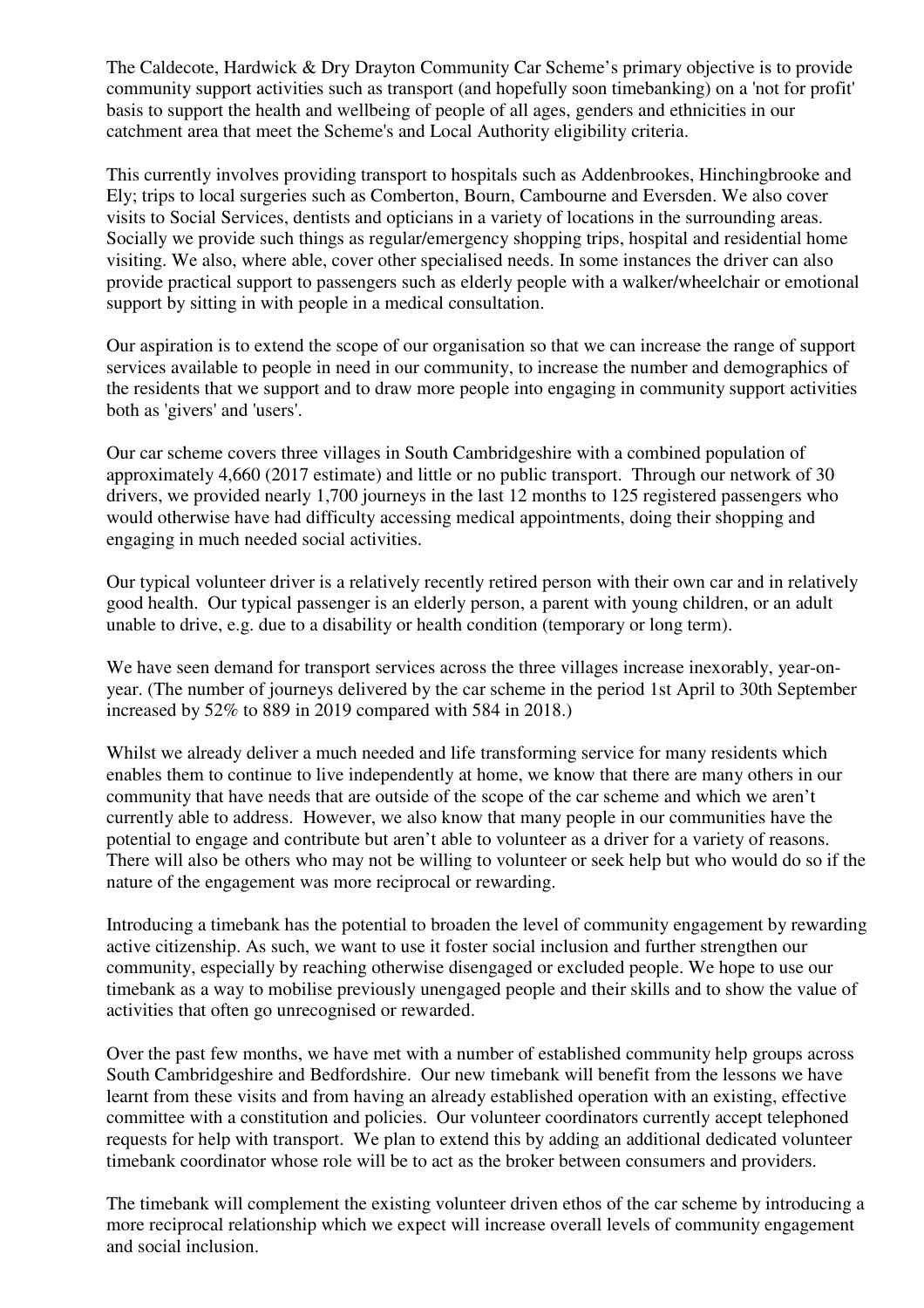To help us recruit members we will engage in an active programme of marketing the timebank across the three villages, using a range of channels including public meetings, attendance at community functions, village noticeboards, articles in Parish magazines, Facebook, etc.

We recognise that operating across parish boundaries can have some issues but we believe that the larger overall population from which to recruit members and the different demographics across the three contiguous villages will compensate for the distances involved and the resistance that some might feel to interactions outside of their immediate 'tribe'.

Whilst we are seeking financial support to help us set up and become established, we are confident that our timebank will quickly become self-sustaining as we already have a proven track record in fund raising via local events and securing donations from local groups and Parish Councils, etc.

By supporting vulnerable people with a range of additional services and developing new connections, we will further reduce pressure on overstretched public services and deliver a good return on investment.

Based on data from Cambridgeshire insights, it is apparent that the age demographic of the combined populations of Caldecote, Hardwick and Dry Drayton is significantly different from that of Cambridgeshire as a whole.



 There are relatively fewer 20 to 34 year olds, a much greater proportion of 40 to 65 year olds and lower proportions of 75 + age groups. (Presumably, this latter dip being due to the absence of sheltered or residential homes within the parish boundaries, causing older, frail people to have to move out of the area to more suitable accommodation in the larger villages and towns such as Cottenham, Cambourne, Cambridge, etc.)

Without our timebank it is likely that more elderly residents will find themselves unable to live independently residential/nursing homes in the larger villages and towns. Other groups in the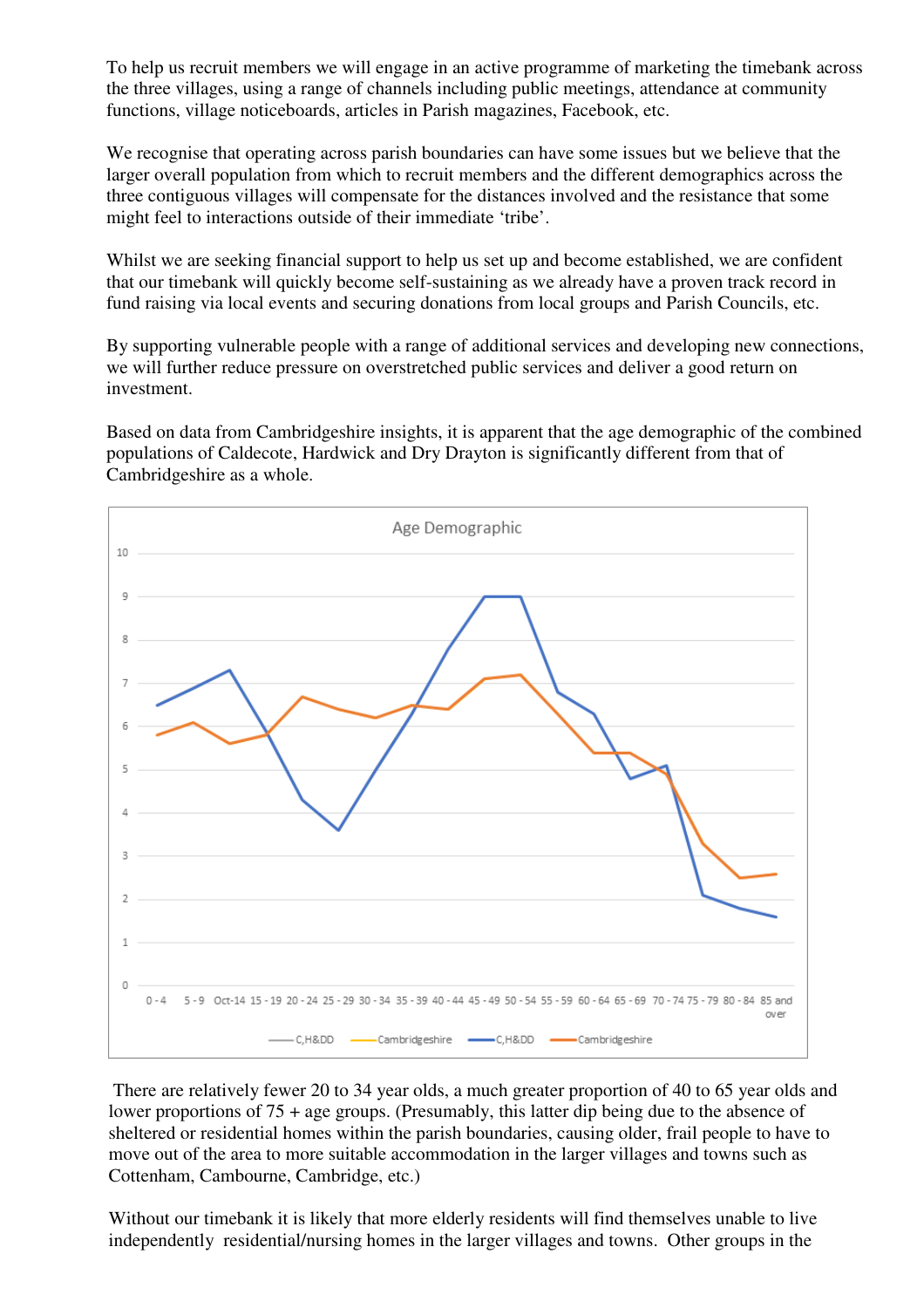community such as younger parents, the physically or sensory disabled, those with mental health or learning difficulties will also encounter difficulties, leading to them require support and services and increasing demand on publicly funded services provided by the County Council's children's and adult services teams.

For example, one of our drivers became a user of our service when they were diagnosed with a cancer that required many trips to Addenbrooke's for chemotherapy, etc. Since their death, their spouse has needed help with a range of things such as unblocking a toilet, liaising with family at a long distance, regular shopping trips, etc. Whilst some of these tasks fall within the scope of the car scheme, many don't. Without the sort of community support that a timebank offering a range of skills can provide, their health is likely to deteriorate to the point where they will need more social or hospital care and possibly ultimately need residential care.

If we can save an average of five residents from across the three villages from needing an hour of domiciliary care each week, we will save approximately £80 from the Adult Social Care bill for Cambridgeshire, giving an annualised saving of over £4,000. There are further savings attributable to the potentially reduced demand for reablement services (£26/hr) and Learning Disability support packages (£56/day). There are also potential savings from the children's budget where we are able to support families with young children and/or 'recruit' younger people (subject to parental consent and appropriate safeguarding measures) as members of the timebank .

Our timebank will provide a framework upon which to build a more engaged and resilient community wherein, each member is recognised as having both needs and skills that they can contribute. It will show that the contributions of people who are otherwise often marginalised, such as older, disabled, uneducated and long-term ill people are of equal value as those of the most advantaged and central members of the community. We also believe that the model of operating a timebank across traditional parish boundaries (which we've already shown to be viable with the car scheme) will build even stronger links between the neighbouring communities and provide a larger pool in which to 'fish' for skills and talent.

Most community timebanks operate with a part-time salaried coordinator, however, we are proposing to operate with a volunteer coordinator instead and so our ongoing operational costs will be relatively low. We estimate that we will need around £4,500 to cover our start-up costs and the first year of operation and that our annual operating cost is likely to be in the region of £1,500 to £2,000 thereafter. Whilst we are seeking a grant to help us set-up and become established, as mentioned above, since we are proposing to operate with a volunteer coordinator, our operational costs will be relatively low. As such, the volunteer coordinator represents a substantial 'contribution in kind' towards the costs of the timebank. Consequently, we are confident that the timebank will be financially self-sustaining in the medium to long-term, particularly as we already have a proven track record in fund raising via local events and securing donations from local groups and Parish Councils, etc.

As I said earlier, any assistance or advocacy that you can provide in support of our application will be greatly appreciated and could make the difference between our being able to start this timebank in the New Year or the initiative being delayed or even stopped." Martin Cassey Treasurer Caldecote, Hardwick & Dry Drayton Community Car Scheme

- 4.2 (7.4) To consider in the light of the Village Plan, what views the Council might wish to put forward as important for the village in the next local plan Deferred at the last meeting.
- 4.3 (9) To consider proposal for a Climate meeting Proposed at the last meeting. Cllr Giddings to report.
- 4.4 (9) To consider a request for brambles clearance Proposed at the last meeting. Cllr Giddings to report.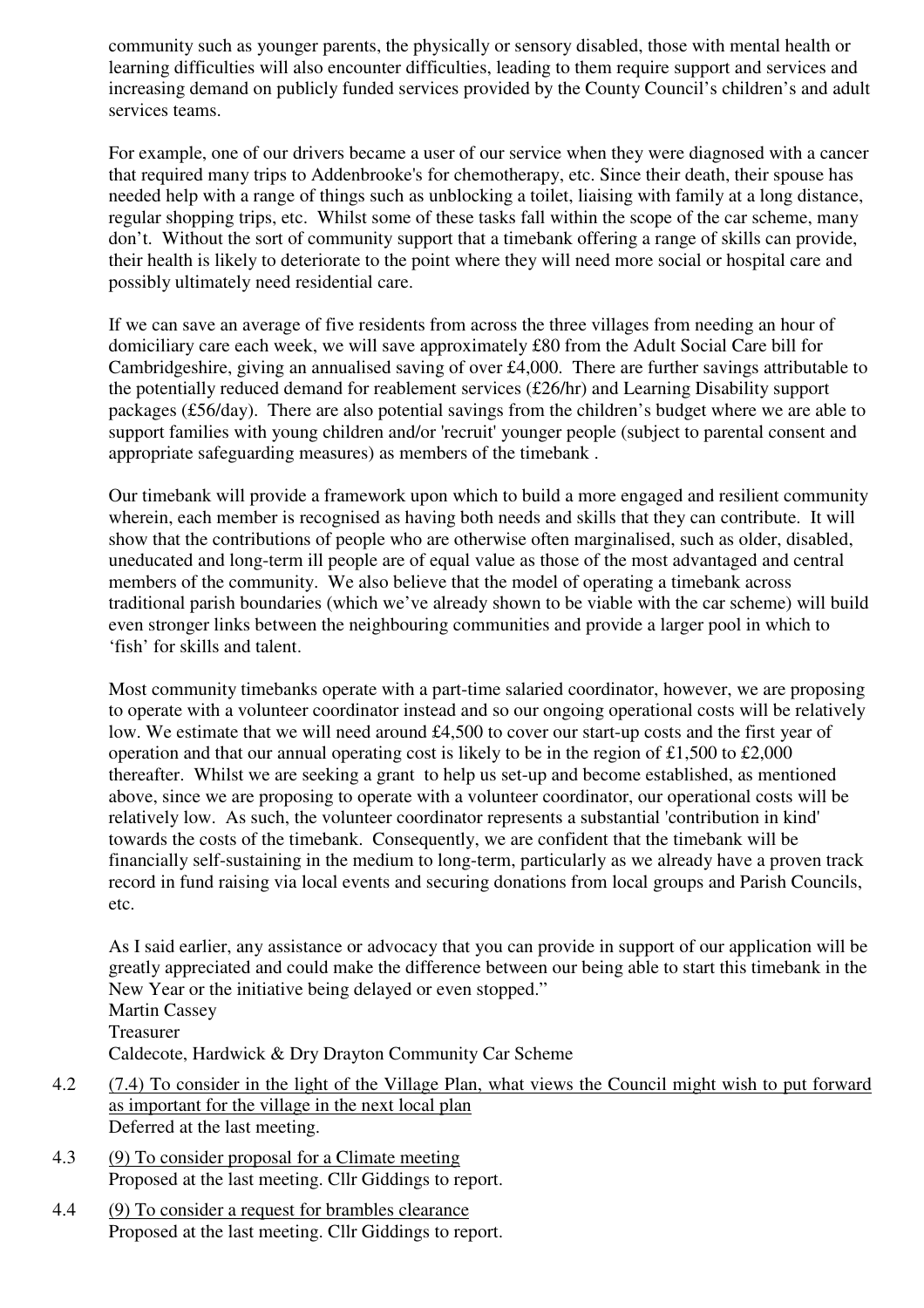4.5 (September meeting) LHI 2020/2021 Traffic Calming in Cambridge Road – to consider responses to consultation

"RESOLVED to add the feasibility summary for the installation of 4 sets of 2 bolt down rubber speed cushions not exceeding 100m on Cambridge Road, to the LHI bid, and to submit the feasibility summary as the LHI application, subject to public consultation. (Prop AG, 2nd PJ, carried with 1 abstention) The feasibility summary is to be published online and an article is to be published in Hardwick Happenings.

RESOLVED to consider responses to the public consultation at the November meeting, with the consultation end date being before the meeting. "

Other to note:

Caldecote Public Footpath 9

"Peter Gaskin of CCC has written:

"This is a short note to let you know that the scrub has been cleared along Caldecote Public Footpath 9 and your report will be closed.

Thank you again for reporting this particular problem.

Please continue to report any other problems you find on Public Rights of Way."

S/3606/19/TC – 86 Main Street, Hardwick – The beech trees are not the Parish Council's they are the County Council's. The Clerk has informed CCC, SCDC and the resident.

## 5. To consider any correspondence/communications received

# 5.1 Resident request for a dropped kerb

A resident has written to County Cllr Nieto:

"I would like to see if it is at all possible to have a drop kerb put by the path (Limes Road) that leads to the Hardwick Sports & Social Club?

The reason being, my husband is disabled and relies totally on a scooter, the only two dropped kerbs from us opposite each other are at the junction of Limes Road and Ellison Lane which is on a bend, probably an accident waiting to happen.

This would mean a bit of independence for him and save me having to drive him!"

Simeon Carroll of CCC has responded to Cllr Nieto as follows: "Unfortunately there is no funding available to carry out this type of work so it would need to be paid for privately presumably by the parish either through the LHI or PFHI route:

https://www.cambridgeshire.gov.uk/residents/travel-roads-and-parking/roads-andpathways/improving-your-local-highway/."

# 5.2 Hardwick Parents and Toddlers – request for financial support

Attached. A copy of their accounts and bank statement have been requested but not received at the time of writing.

# 5.3 CCC – Operation London Bridge

"I am writing regarding Operation London Bridge, which is the protocol that will be followed to mark the death of the sovereign.

Cambridgeshire County Council leads on the protocol for Cambridgeshire through the Lord-Lieutenant's office, however we understand that local councils across the county have been developing their own local plans for marking the event. Gillian Beasley, the Chief Executive of Cambridgeshire County Council and Peterborough City Council, held a workshop on Operation London Bridge on Friday 20 September. District and Town Councils attended this event, and Gillian will shortly be writing to you all with more information about the Cambridgeshire protocol, an example of a protocol you can use locally, and more information about coordination across the county.

Some of you may have seen Superintendent Laura Hunt give a presentation on Operation London Bridge at the annual meeting of the Cambridgeshire and Peterborough Association of Parish Councils in June. Superintendent Hunt has let me know that the constabulary would like to understand how planning is progressing across the county, and has asked me to get in touch with you all to find out what your local plans are.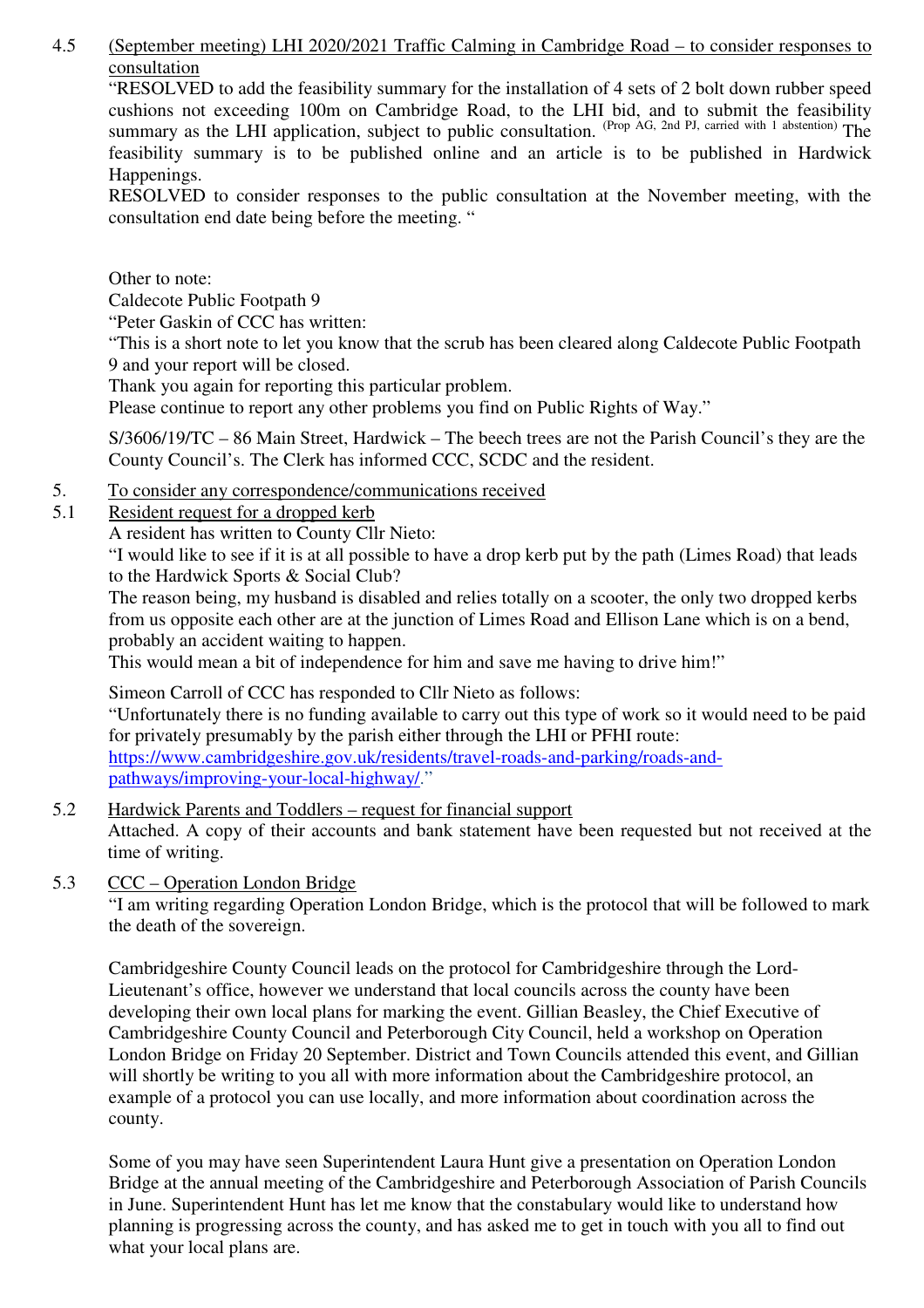Please can I ask you to let me know the following information:

- 1. If you have a protocol in place, or are planning to develop one; *[the Clerk has replied NO]*
- 2. If you are planning to run any local events, including the reading of a proclamation. If so please can you tell me any details you may have about the venue and number of people anticipated;
- 3. If you will be running an event, have you considered how you will provide First Aid and/or Stewarding? If so, please can you provide me with any details.

This information will feed into a police meeting which is being held in early November.

I understand that levels of planning are varied across the county, so if this timescale is not possible please can you let me know and this information can be fed into the planning at a later stage.

Thank you for your assistance with . If you have any questions about local planning please can I suggest contacting your local Town or District council in the first instance. If you have any immediate questions about the county protocol please do direct these to me, however Gillian will be in touch in the next few weeks with some detailed information about the protocol and the countywide planning."

Sally Bard Executive Officer to the Chief Executive and Leader Chief Executive's Office Cambridgeshire County Council and Peterborough City Council

5.4 MAGPAS – request for financial support

Attached.

"Our request is for a contribution towards the annual costs (of  $£18,000$ ) associated with the purchase of powerful pain relieving drugs to treat patients in life-threatening emergencies. The attached map demonstrates our activations to Hardwick and surrounding areas in the last 12 months however we are unable to confirm how many of these were residents of the village."

5.5 Cambridgeshire & Peterborough Minerals & Waste Local Plan submission consultation "Cambridgeshire County Council and Peterborough City Council (we) are preparing a joint Minerals and Waste Local Plan (MWLP) which will replace the current adopted joint plans.

This new MWLP looks forward to cover the period to 2036, and considers the land use planning policies and allocations that are needed to guide minerals and waste management development over this period in Cambridgeshire and Peterborough. It also considers the provision we need to make in order to ensure that there is a continuity in the supply of mineral to support planned growth; as well as sufficient capacity to manage all types of waste which will be arising from development, and existing and new communities.

We are writing to inform you that we are consulting on the Proposed Submission version of the joint Minerals and Waste Local Plan, and that between the dates set out below you can make representations on this document. This consultation is undertaken under Regulation 19 of the Town and Country Planning (Local Planning) (England) Regulations 2012.

The consultation starts 9:00am on 15 November 2019 and closes at 11:59pm on 09 January 2020.

The Proposed Submission Plan, along with a number of supporting documents, including a Sustainability Appraisal and a Proposed Submission Policies Map, are available to view online at cambridgeshire.gov.uk/mwlp or peterborough.gov.uk/mwlp.

Details of how to make representations, including accompanying guidance, can also be found online.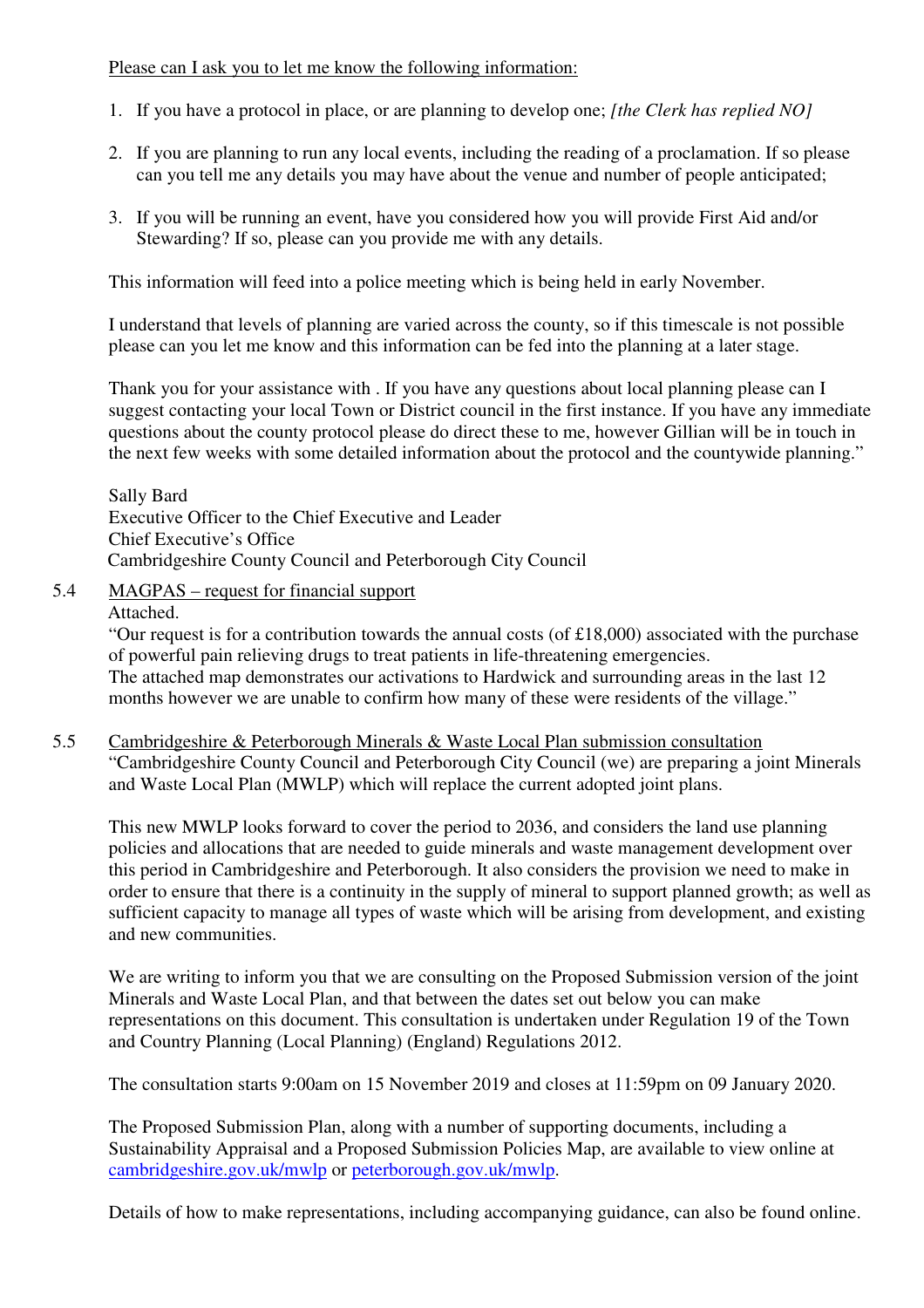The Proposed Submission Plan and supporting documents are also available to view at the following offices:

| Cambridgeshire County Council | and, | Peterborough City Council |
|-------------------------------|------|---------------------------|
| Shire Hall (Reception)        |      | Town Hall (Reception)     |
| Castle Hill                   |      | <b>Bridge Street</b>      |
| Cambridge                     |      | Peterborough              |
| CB3 0AP                       |      | <b>PE1 1HF</b>            |

 You have received this notification because you are either a specific consultation body, a general consultation body, you have made comments on the previous versions of the Local Plan, or you have requested to be kept informed of the progress of the Minerals and Waste Local Plan. Please be advised that your representation(s) will not be kept confidential and will be made available to the public (including being published online). Personal telephone numbers, email addresses, postal addresses and signatures will however be removed.

Please also be aware that the representations received on the Proposed Submission Plan will be submitted in due course, with the Proposed Submission Plan and associated evidence base, to the Secretary of State for the purpose of independent examination. It is anticipated that the hearing sessions of the examination will take place in summer 2020."

Chris Stanek BSc MSc PIEMA Senior Strategic Planning Officer Place and Economy Peterborough City Council

5.6 Resident/Climate Emergency Group –suggestion for an increase in tree cover in Hardwick Pat Portlock (on behalf of the Hardwick Climate Emergency Group) has written "At present a tree cover survey of Hardwick estimates it is an area of 6.5%. The tree cover area should ideally be 20%.

Members of Hardwick Climate Emergency Group would like to discuss with the parish council how this could be increased to 20%. "

6.1 Planning applications

NB Some planning applications may not be specifically listed on this agenda but may still be considered by the Parish Council due to the time constraints of making a recommendation to the District Council. For more information see the current planning application consultations on http://plan.scambs.gov.uk/swiftlg/apas/run/wchvarylogin.display

- 6.1.1 S/3735/19/FL Land at 181 St Neots Road Erection of two dwellings and the retention of the existing dwelling together with ancillary works to the site including hard/soft landscaping and the creation of parking spaces and the change of use of part of site from commercial to residential (Resubmission of S/2058/19/FL)
- 6.1.2 S/3849/19/FL 147 St Neots Road Erection of nine self-contained residential flats and associated infrastructure and works
- 6.1.3 S/3206/19/VC 339 St Neots Road Variation of condition 2 (Approved plans) of planning permission S/0884/19/VC for erection of two family dwellings
- 6.1.4 S/3879/19/LD 4-6 East Drive, Highfields Caldecote Certificate of lawful development for an existing use of the land to the rear of 4-6 East Drive as a private amenity area in domestic use
- 6.2 SCDC and appeal decision notices to note
- 6.2.1 S/2107/19/VC Agricultural field west of Grace Crescent Variation of condition 2 (approved plans) of S/1645/19/VC (Variation of condition 2 (materials) of planning permission S/4551/17/RM (Application for approval of reserved matters for layout, scale, appearance and landscaping (not EIA) for the erection of up to 98 dwellings and associated works following outline planning permission S/1694/16/OL - Permission granted.
- 6.2.2 S/2555/19/FL 27 Bramley Way Replacement conservatory roof Permission granted.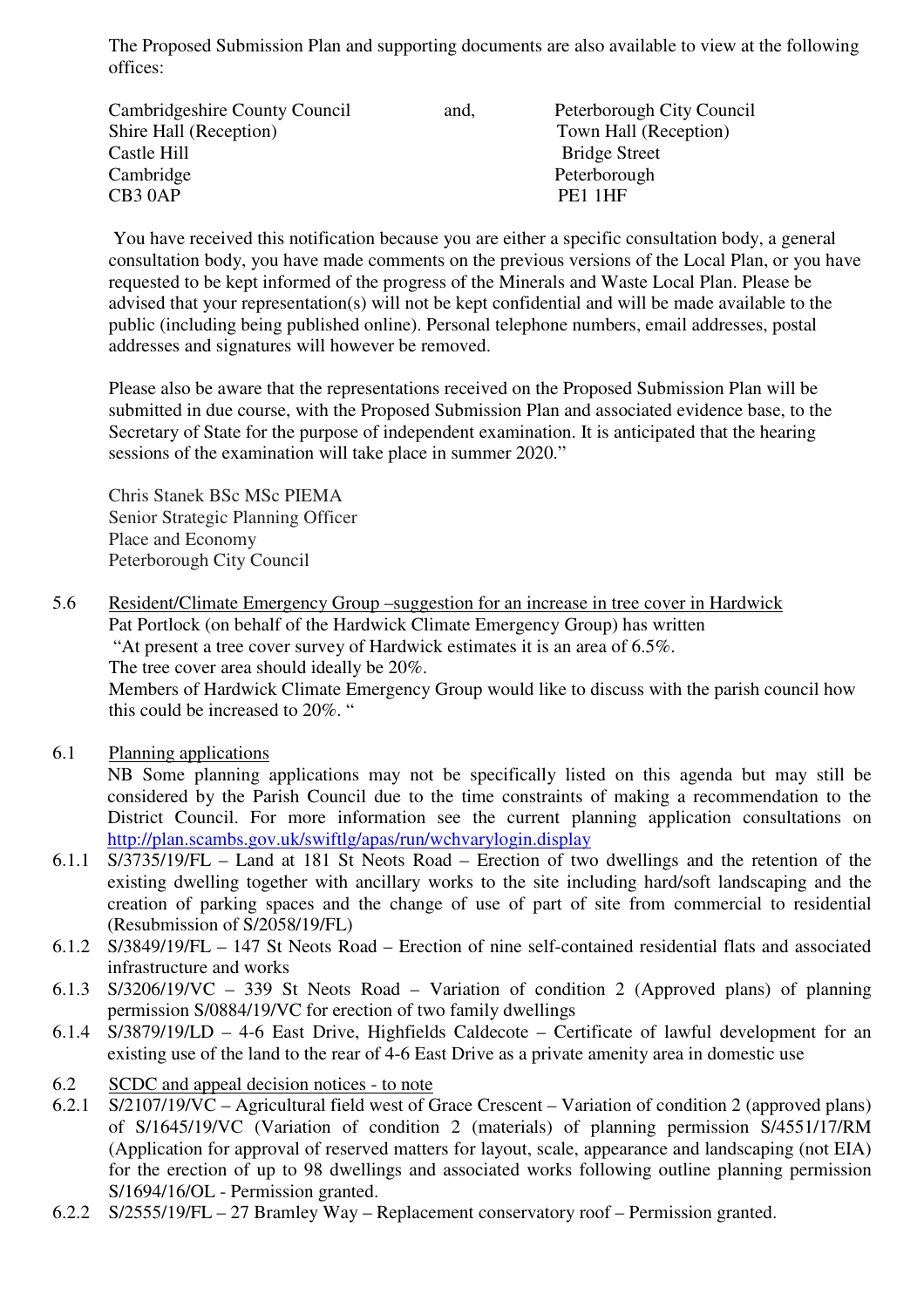- 6.2.3 S/2968/19/FL 301 St Neots Road First floor loft conversion including raising of roof level Permission refused.
- 6.2.4 S/4619/18/RM Land east of Highfields Road, Highfields Caldecote Approval of matters reserved for appearance, landscaping, layout and scale following outline planning permission S/2510/15/OL for phase 1 (66 dwellings) of the residential development with associated infrastructure – approved.
- 6.3 Tree works applications

Tree works applications may now be viewed on the SCDC Planning Portal. NB Some tree works applications may not be specifically listed on this agenda but may still be considered by the Parish Council due to the time constraints of making a recommendation to the District Council. For more information see the current tree works application consultations on http://plan.scambs.gov.uk/swiftlg/apas/run/wchvarylogin.display

None at the time of writing.

- 7. Members' reports and items for information only unless otherwise stated
- 7.1 New Housing Developments and Planning Obligations including St Neots Road development update Cllr Rose to report.
- 7.2 Village Plan report and to consider any actions
- 7.3 Proposal for Parish Paths maintenance including CCC responsibilities and Millennium Path maintenance  $(PJ)$

Cllr Joslin writes:

"I have spoken to Tony and we both agree the following. I will carry out a survey establish any necessary repairs maintenance actions needed on the Parish Paths. I know some of our Paths are the responsibility of CCC, I will draw up two lists. One a reminder for CCC the other for action ref the Millennium Way for HPC. Please could this be an Agenda item for our Nov meeting, we will then be able to establish costing etc."

- 7.4 Proposal that the Social Media Policy is reviewed<sup>(AG)</sup> The Chairman to report.
- 7.5 Hardwick Community Centre Working Group Proposal that the Parish Council approves the terms and conditions of appointment and fees of AMA as architects for the new Community Centre and payment of first invoice $(S<sup>R</sup>)$

AMA became the preferred choice of the working group following a short list of five applicants who were interviewed for the appointment and the Parish Council agreed that the working group should work with AMA to produce a final proposal covering fees and conditions of engagement.

This is what I now attach. It has actually been available for about three months but there was a misunderstanding as to whether it was complete which means that the group is only now submitting it to the Parish Council.

I am asking that the Council agree the above attachments including the first invoice due under the agreement.

The fee payment schedule and the project programme are working documents that are subject to change but are included for general interest and information. In particular the payments schedule only applies to when the work is done and all parties agree that the timetable has been delayed by the delay in progress of the St Neots Road development. These matters in particular were subject to discussions within the group and with the architects and all the group's questions and AMA's answers are attached.

Currently the immediate task is to produce a set of plans for a new community centre on the MUGA to the east of the Pavilion and for those plans to go forward for planning approval. All realise that the plans may have to change as a result of the planning application or because of reduced funding but if the submitted plans are approved this will make subsequent steps much more straightforward even if the plans subsequently change for any reason.

8. Finance and risk assessment and procedural matters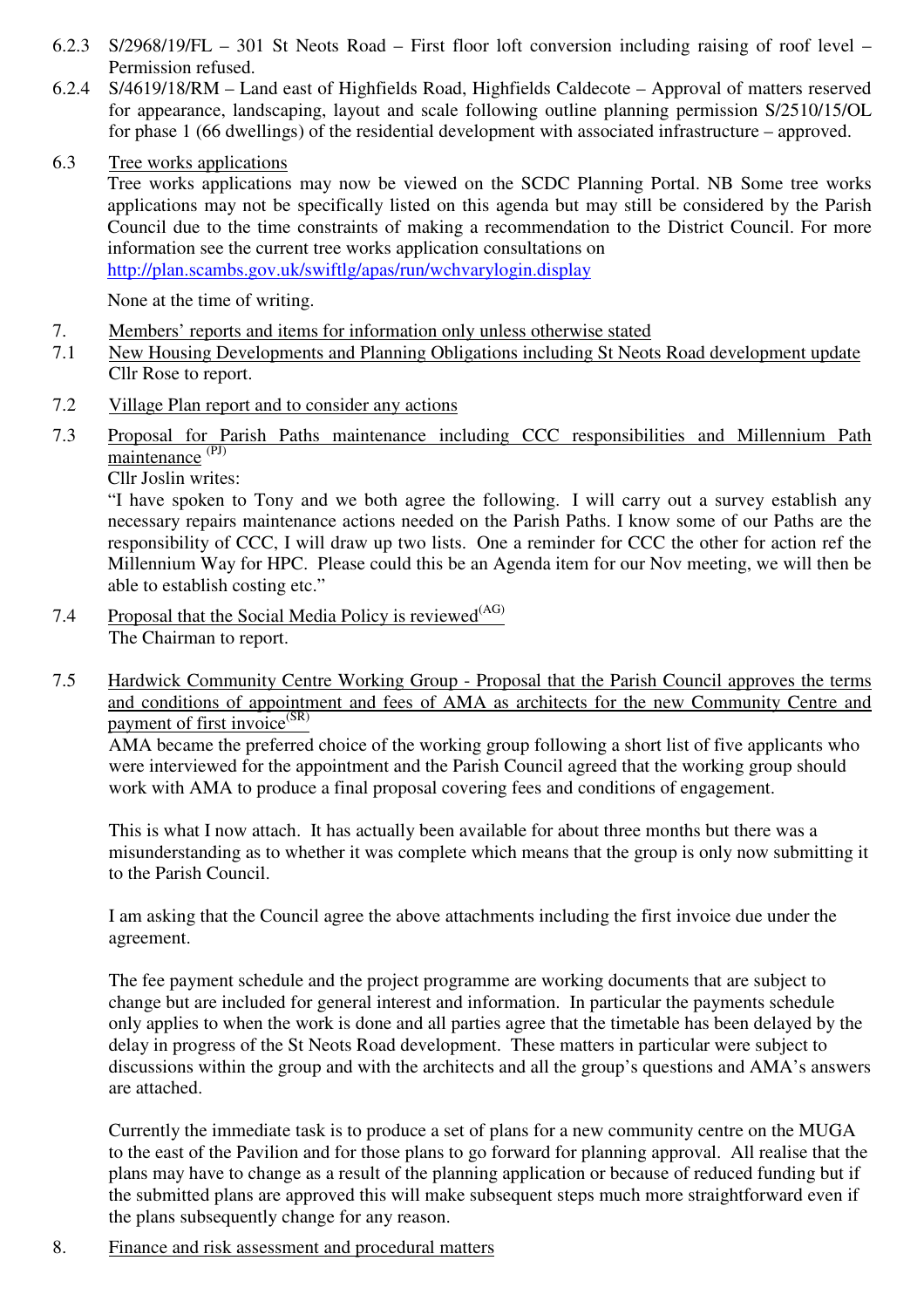- 8.1 To consider any quotes for urgent work required because of risk and Clerk's use of delegated powers The Clerk used her delegated powers for:
	- Play repairs to spend £10 as the cable ties were bigger.
	- Emergency purchase of replacement battery and pads for the defibrillator for approximately £375.00
- 8.2 To receive play areas and skate park inspection reports and to consider if any work is required
- 8.3 To receive the financial report and approve the payment of bills
- 8.4 To note the dates of the December and January meetings The December meeting is scheduled to be held on 10 December at 7.00 pm in the School. The budget meeting is scheduled to take place on Tuesday 21 January and the January meeting will be on 28 January, both at 7.00 pm in the School.
- 9. Closure of Meeting and items for the next agenda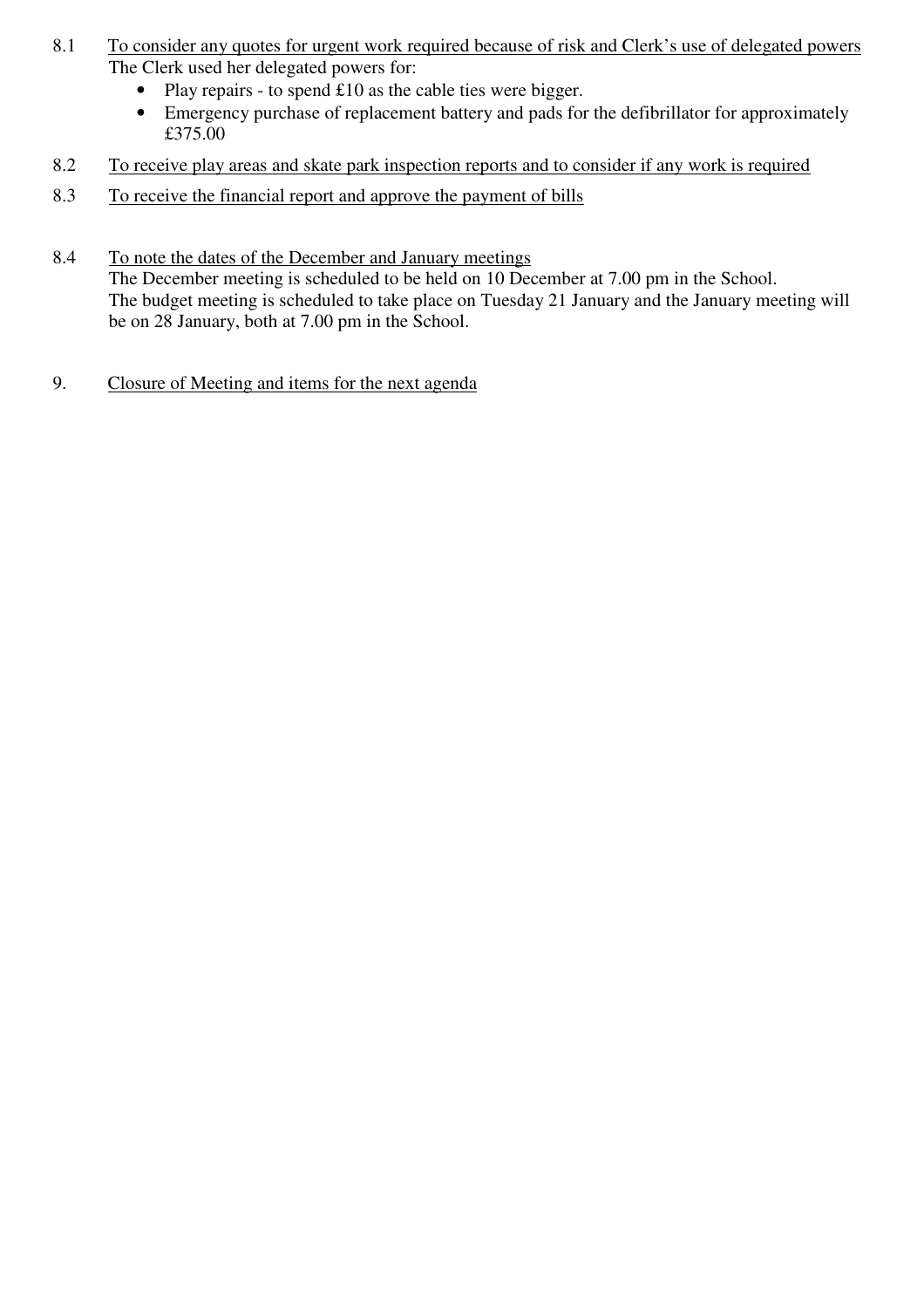### 11 EXTERNETE TATUELL TYPERING.

### **Small Grant Scheme Application Form**

|    | DETAILS OF GRAVIT SPPLED FOR :                                            |                                           |
|----|---------------------------------------------------------------------------|-------------------------------------------|
|    | What do you want to use the grant for?                                    | Replenshing Broken toys + updating        |
| 翏  | Who will beareful hours the work or<br>andiwhy?                           | Children at Hardwick tudoller group       |
| 邃  | How much is required to pay for this?                                     | 6250                                      |
| 4. | How much vould you like the Council to<br>provide?                        | £250                                      |
| 5. | If there is a difference - if so how will<br>you raise the difference?    | wait and<br>dφ<br>$\alpha$ s<br>we<br>can |
|    | <b>DETAILS OF GROUP OR ORGANISATION:</b>                                  |                                           |
| 翁  | Nams of organization or group applying<br>for a crant                     | Hardwich<br>Raent<br>+ todales            |
| 7  | Are you a new group in the process of<br>being formed? Yes or No          | NO                                        |
| 8  | If No - when was the group or<br>organisation established?                | 1980 ish                                  |
| g, | If No - is the group or organisation a<br>Registered Charity? Yes or No   | $N_{\Omega}$                              |
| 10 | If yes please tell us the registration<br>number                          |                                           |
| 11 | Do you have a bank account?<br><b>Yes or No.</b>                          | Yes                                       |
| 12 | If Yes - please provide the name of the<br>Bank where you have an account | Ye.p                                      |
| 13 | If Yes - please provide the Account<br>Name                               | otals<br>molosed                          |
| 14 | If Yes - please supply a copy of your<br>latent hank statement.           | <b>ACCORDED</b>                           |
| 15 | Do you have published accounts?<br>Yes or No                              | NO                                        |
| 16 | If you have - please supply a copy of<br>your latest accounts             |                                           |
| 17 | Do you have a constitution? Yes or No                                     |                                           |
| 18 | If you have - please supply a copy of<br>vour constitution                |                                           |
| 19 | What are the objectives of the group or<br>organisation?                  | b                                         |
|    |                                                                           |                                           |

This grant aid application should be signed by two members of your Organisation's Committee, one of whom must be the Chairman, Secretary or Treasurer.

We confirm that the information given in this application is accurate and that the Organisation undertakes to inform Gouncil of any changes in the Organisation's circumstances that would affect this application.<br>We confirm that any grant awarded by the Council will be spent only on the purpose for which it was given.

Signed, Position.  $P \subseteq C \setminus C^p$ Date.  $\sqrt{\frac{2}{10}}$ ..........

 $or$ e **Signed** Position. . . . . . . . . . . . . . . . . . C Date...

The signing and submission of the Grant Aid form constitutes acceptance of the above by the group or organisation applying for a grant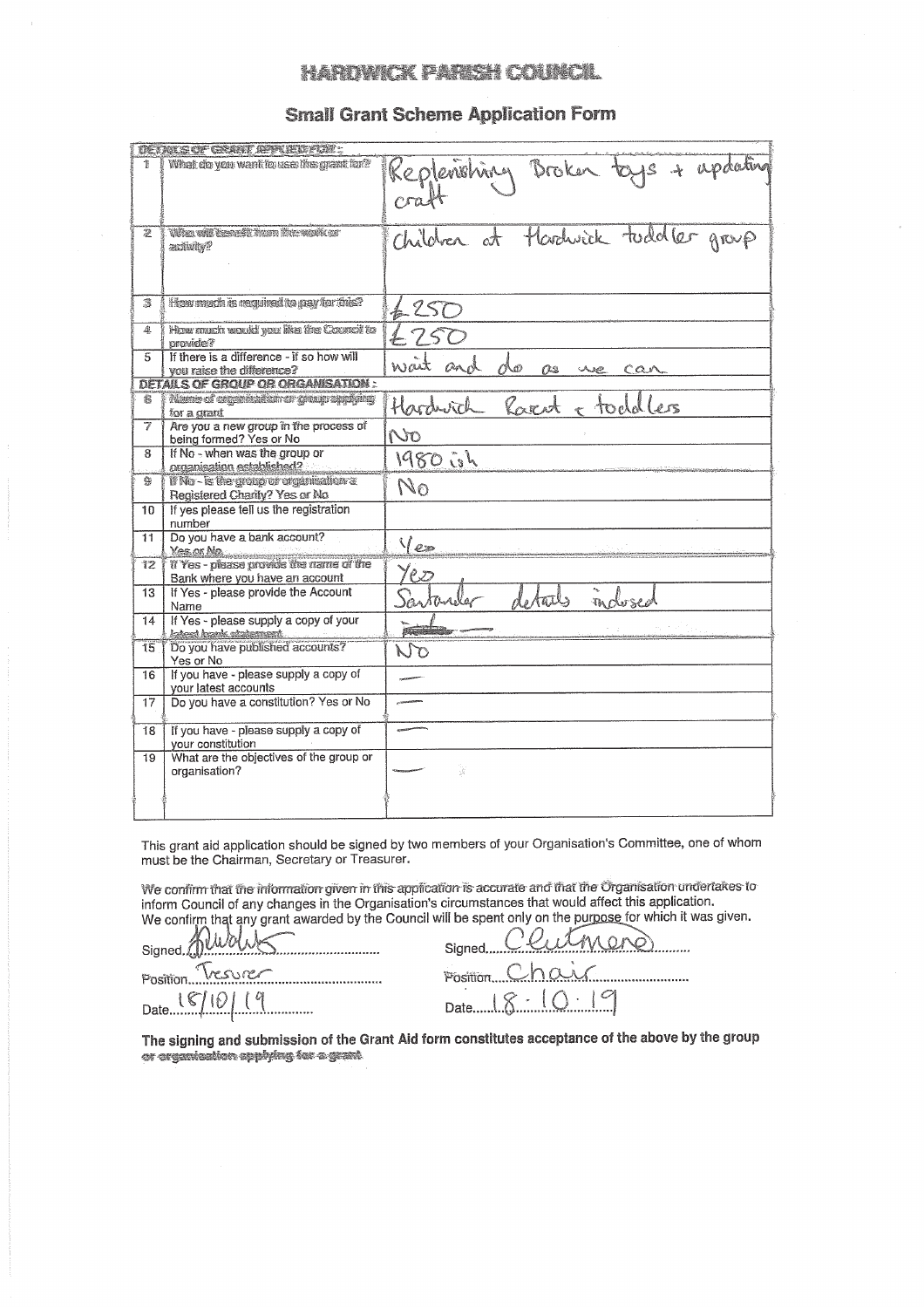### Terms and Conditions of Grant

- 1. Grants can be awarded to voluntary groups, societies, clubs, not-for-profit organisations or charities operating in the Parish area where the benefit will be predominately for the residents of the Parish area.
- Grants will not be awarded to individuals, (minimum 2 or more unrelated individuals)  $2.$
- 3. Grants to regional or national charities will only be considered where a specific project will deliver obvious benefits to residents in the Parish area.
- 4. The amount of any grant award will be at the discretion of the Council
- 5. All applications will be considered on their merits, but in general grants can be awarded for:
	- Capital Projects such as purchase of equipment, works to buildings, improvements to premises.  $\sigma$ improvement to the local environment
	- Revenue Projects such as a Community Event, Festivals or other Special Events where grants  $\sim$ towards running costs, salaries, consumables, insurance or training may be considered
- 6. The purpose for which any grant is made must be in the interest of the Parish area or any part of it or all or some of the inhabitants of the Parish area which is defined by the boundaries of the Parish Council.
- 7. The amount of expenditure must be commensurate with the benefit to the inhabitants of the area.
- 8. Groups from outside the Parish who can demonstrate direct benefit to the area are eligible to apply for a grant
- 9. The Council may take into account any previous grant made to an organisation or group when considering a new application
- 10. No grant will be awarded to or for any commercial venture for private gain.
- 11. Retrospective applications will not be funded where the expenditure had been made, the project has been carried out or the event has taken place.
- 12. All grants will be conditional upon submission of a Small Grant Application Form.
- 13. All grant recipients are required to provide the Council with a brief report, including photographs where appropriate, of how the grant has been utilised, how it has assisted the organisation or group and what it has achieved. This must be submitted within 3 months of the purchase of the capital equipment or completion of the project.
- 14. If the grant is put to purposes other than those for which it was awarded without the prior approval of the Council, the recipient organisation or group will be required to repay the grant to the Council.
- 15. The organisation or group should supply such information as the Council may request regarding the impact of the project on the Council's area.
- 16. Recognition of the grant from the Council must be made in any publicity issued by the receiving body.

### How will a grant application be assessed?

- Does the Council have the powers to provide a grant for the project outlined?  $\circ$
- How well does the grant meet the needs of the community in providing positive benefit to residents?  $\circ$
- How effectively will the group use the grant?  $\circ$
- o Is the cost of the project appropriate?
- Are the expected outcomes realistic?  $\circ$
- o What level of contributions has been, or will be, raised locally?
- Can the organisation or group reasonably be expected to obtain sufficient funding from another,  $\circ$
- perhaps more appropriate, sources?
- How is the organisation or group managed and does it have a constitution?  $\circ$

### The grant application form should be returned to the Parish Clerk

| FOR COUNCIL USE ONLY         |                             |
|------------------------------|-----------------------------|
| <b>Application Number</b>    |                             |
| Date Received                |                             |
| Delete as appropriate        | <b>Approved or Declined</b> |
| Date                         |                             |
| Amount Approved              |                             |
| Date Funds Issued to Group   |                             |
| <b>Transaction Reference</b> |                             |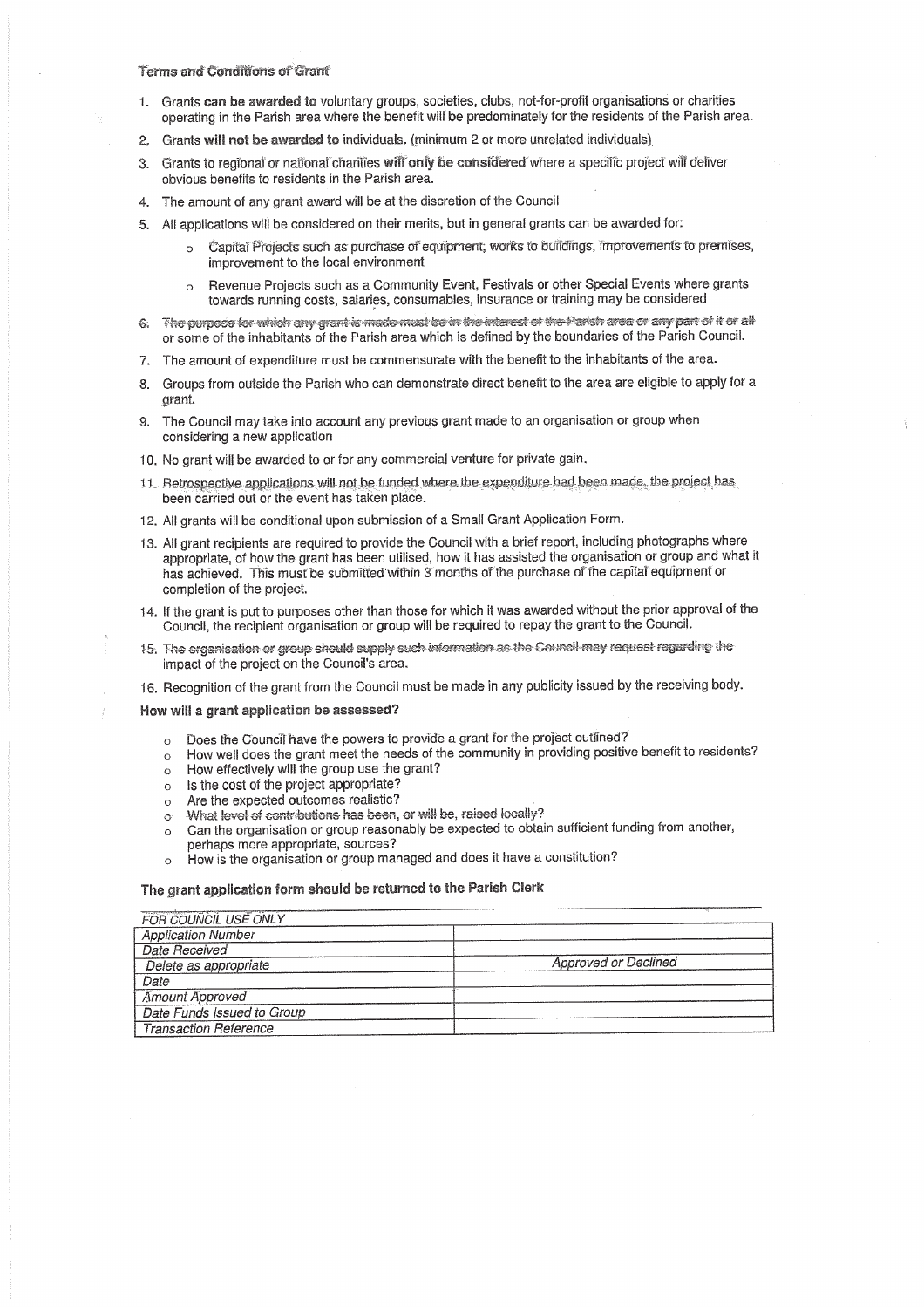# **HARDWICK PARISH COUNCIL**

# **Small Grant Scheme Application Form**

|    | DETAILS OF GRANT APPLIED FOR :                                            |                                                                                                                                                                             |
|----|---------------------------------------------------------------------------|-----------------------------------------------------------------------------------------------------------------------------------------------------------------------------|
| 1  | What do you want to use the grant for?                                    |                                                                                                                                                                             |
|    |                                                                           | our request to painst members is for a grant towards                                                                                                                        |
|    |                                                                           |                                                                                                                                                                             |
|    |                                                                           |                                                                                                                                                                             |
| 2  | Who will benefit from the work or                                         |                                                                                                                                                                             |
|    | activity?                                                                 | We provide lipesaurog care by land and air, lit hours                                                                                                                       |
|    |                                                                           |                                                                                                                                                                             |
|    |                                                                           |                                                                                                                                                                             |
|    |                                                                           | a day, to people in the East of England and beyond<br>Just over half of all call outs last year were to people<br>in Cambridgesliure. Weattend the most traumatic incidents |
| 3  | How much is required to pay for this?                                     | One doce of morphine costs $64-81$ . One dose of                                                                                                                            |
|    |                                                                           |                                                                                                                                                                             |
| 4  | How much would you like the Council to<br>provide?                        | klo                                                                                                                                                                         |
| 5  | If there is a difference - if so how will                                 |                                                                                                                                                                             |
|    | you raise the difference?                                                 | No difference                                                                                                                                                               |
|    | <b>DETAILS OF GROUP OR ORGANISATION:</b>                                  |                                                                                                                                                                             |
| 6  | Name of organisation or group applying                                    |                                                                                                                                                                             |
|    | for a grant                                                               | Magpas Air Ambulance.                                                                                                                                                       |
| 7  | Are you a new group in the process of                                     | $N_{\mathcal{O}}$                                                                                                                                                           |
| 8  | being formed? Yes or No                                                   |                                                                                                                                                                             |
|    | If No - when was the group or<br>organisation established?                | (97)                                                                                                                                                                        |
| 9  | If No - is the group or organisation a                                    |                                                                                                                                                                             |
|    | Registered Charity? Yes or No                                             | Yes                                                                                                                                                                         |
| 10 | If yes please tell us the registration                                    |                                                                                                                                                                             |
|    | number                                                                    | Charity Munker: 1119279                                                                                                                                                     |
| 11 | Do you have a bank account?                                               | Yes                                                                                                                                                                         |
|    | Yes or No                                                                 |                                                                                                                                                                             |
| 12 | If Yes - please provide the name of the<br>Bank where you have an account | CAF Bank Ltd., 25 kings Hill Ave., Kings Hill,<br>45Q                                                                                                                       |
| 13 | If Yes - please provide the Account                                       |                                                                                                                                                                             |
|    | Name                                                                      | Magpas Current                                                                                                                                                              |
| 14 | If Yes - please supply a copy of your                                     |                                                                                                                                                                             |
|    | latest bank statement                                                     |                                                                                                                                                                             |
| 15 | Do you have published accounts?                                           | Yes                                                                                                                                                                         |
|    | Yes or No                                                                 |                                                                                                                                                                             |
| 16 | If you have - please supply a copy of                                     |                                                                                                                                                                             |
| 17 | your latest accounts<br>Do you have a constitution? Yes or No             |                                                                                                                                                                             |
|    |                                                                           | Yes                                                                                                                                                                         |
| 18 | If you have - please supply a copy of                                     |                                                                                                                                                                             |
|    | your constitution                                                         |                                                                                                                                                                             |
| 19 | What are the objectives of the group or                                   | Magpas Air Ambulance are an emergency medical                                                                                                                               |
|    | organisation?                                                             | charity, attending the most critically the and injured                                                                                                                      |
|    |                                                                           | across Cambry Beds, and beyond. We also provide                                                                                                                             |
|    |                                                                           | <u>training for medics in Pre-Hospital Medicine</u>                                                                                                                         |
|    |                                                                           |                                                                                                                                                                             |

This grant aid application should be signed by two members of your Organisation's Committee, one of whom must be the Chairman, Secretary or Treasurer.

We confirm that the information given in this application is accurate and that the Organisation undertakes to<br>inform Council of any changes in the Organisation's circumstances that would affect this application.<br>We confirm

| Signed DSau  |  |
|--------------|--|
| Position CEO |  |

| Date $2! \cdot 0 \cdot 1$ | $Q =  G $ |  |  |
|---------------------------|-----------|--|--|
|                           |           |  |  |

 $A = 822.0$ Signed

Position  $Z$ 

Date  $286.9$ 

The signing and submission of the Grant Aid form constitutes acceptance of the above by the group or organisation applying for a grant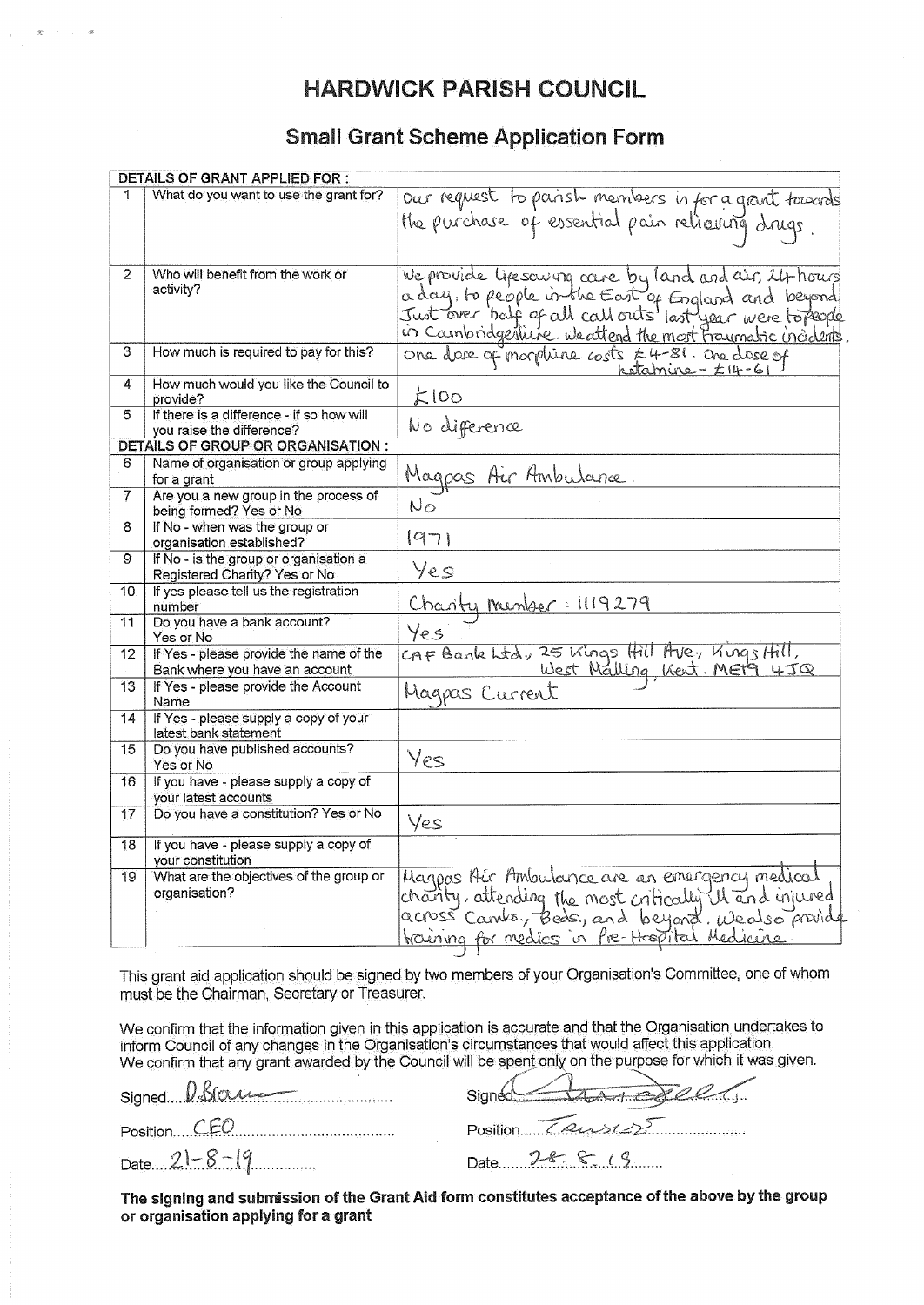### **Terms and Conditions of Grant**

- 1. Grants can be awarded to voluntary groups, societies, clubs, not-for-profit organisations or charities operating in the Parish area where the benefit will be predominately for the residents of the Parish area.
- 2. Grants will not be awarded to individuals. (minimum 2 or more unrelated individuals)
- 3. Grants to regional or national charities will only be considered where a specific project will deliver obvious benefits to residents in the Parish area.
- 4. The amount of any grant award will be at the discretion of the Council
- 5. All applications will be considered on their merits, but in general grants can be awarded for:
	- Capital Projects such as purchase of equipment, works to buildings, improvements to premises, improvement to the local environment
	- Revenue Projects such as a Community Event. Festivals or other Special Events where grants  $\sim$ towards running costs, salaries, consumables, insurance or training may be considered
- 6. The purpose for which any grant is made must be in the interest of the Parish area or any part of it or all or some of the inhabitants of the Parish area which is defined by the boundaries of the Parish Council.
- 7. The amount of expenditure must be commensurate with the benefit to the inhabitants of the area.
- 8. Groups from outside the Parish who can demonstrate direct benefit to the area are eligible to apply for a arant.
- The Council may take into account any previous grant made to an organisation or group when  $9<sub>1</sub>$ considering a new application
- 10. No grant will be awarded to or for any commercial venture for private gain.
- 11. Retrospective applications will not be funded where the expenditure had been made, the project has been carried out or the event has taken place.
- 12. All grants will be conditional upon submission of a Small Grant Application Form.
- 13. All grant recipients are required to provide the Council with a brief report, including photographs where appropriate, of how the grant has been utilised, how it has assisted the organisation or group and what it has achieved. This must be submitted within 3 months of the purchase of the capital equipment or completion of the project.
- 14. If the grant is put to purposes other than those for which it was awarded without the prior approval of the Council, the recipient organisation or group will be required to repay the grant to the Council.
- 15. The organisation or group should supply such information as the Council may request regarding the impact of the project on the Council's area.
- 16. Recognition of the grant from the Council must be made in any publicity issued by the receiving body.

### How will a grant application be assessed?

- Does the Council have the powers to provide a grant for the project outlined?  $\circ$
- How well does the grant meet the needs of the community in providing positive benefit to residents?  $\Omega$
- How effectively will the group use the grant? ö.
- Is the cost of the project appropriate?  $\tilde{\sigma}$ .
- Are the expected outcomes realistic?  $\circ$
- What level of contributions has been, or will be, raised locally?  $\sigma$
- Can the organisation or group reasonably be expected to obtain sufficient funding from another, perhaps more appropriate, sources?
- How is the organisation or group managed and does it have a constitution?

### The grant application form should be returned to the Parish Clerk

| <b>FOR COUNCIL USE ONLY</b>  |                             |
|------------------------------|-----------------------------|
| <b>Application Number</b>    |                             |
| Date Received                |                             |
| Delete as appropriate        | <b>Approved or Declined</b> |
| Date                         |                             |
| <b>Amount Approved</b>       |                             |
| Date Funds Issued to Group   |                             |
| <b>Transaction Reference</b> |                             |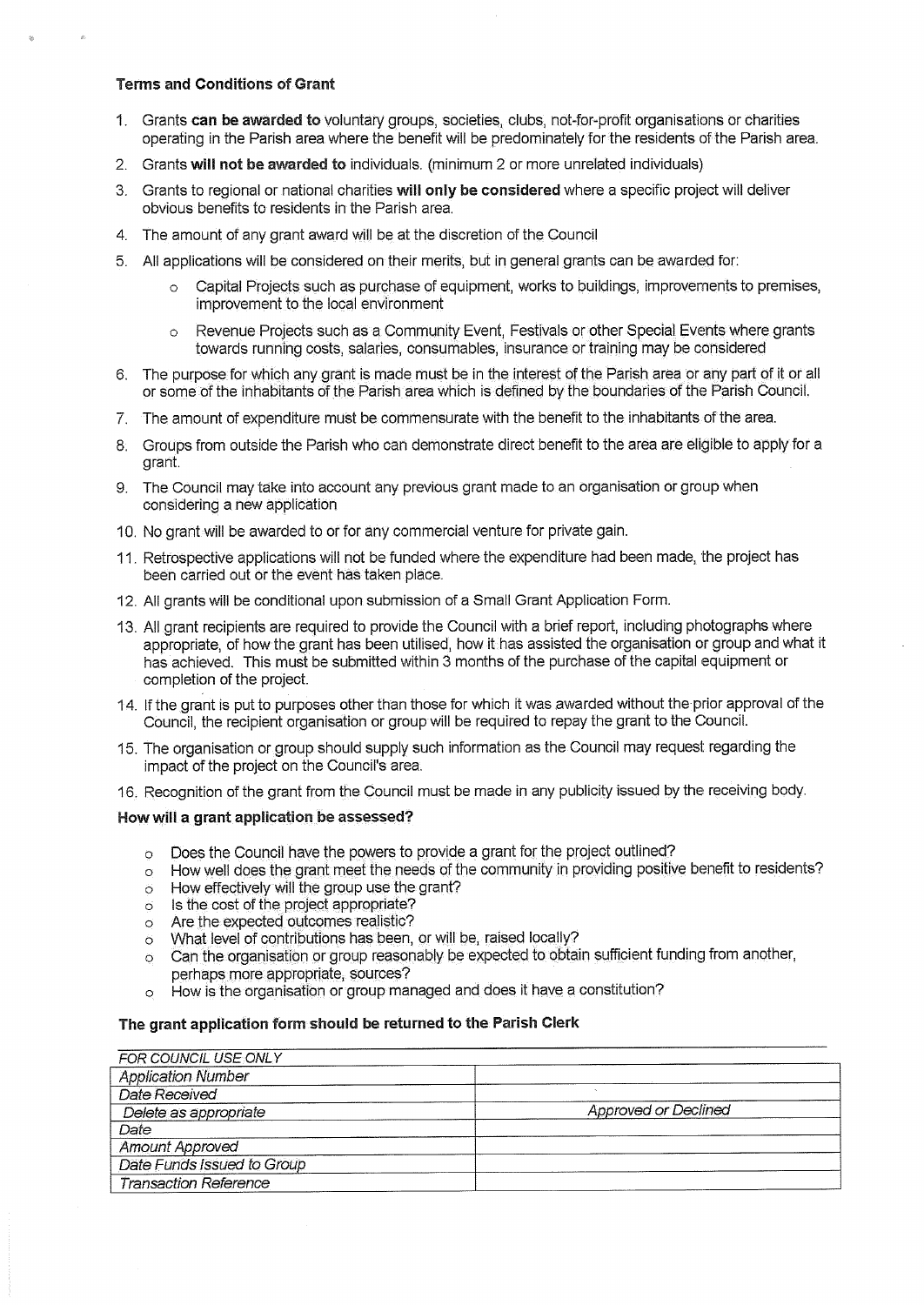